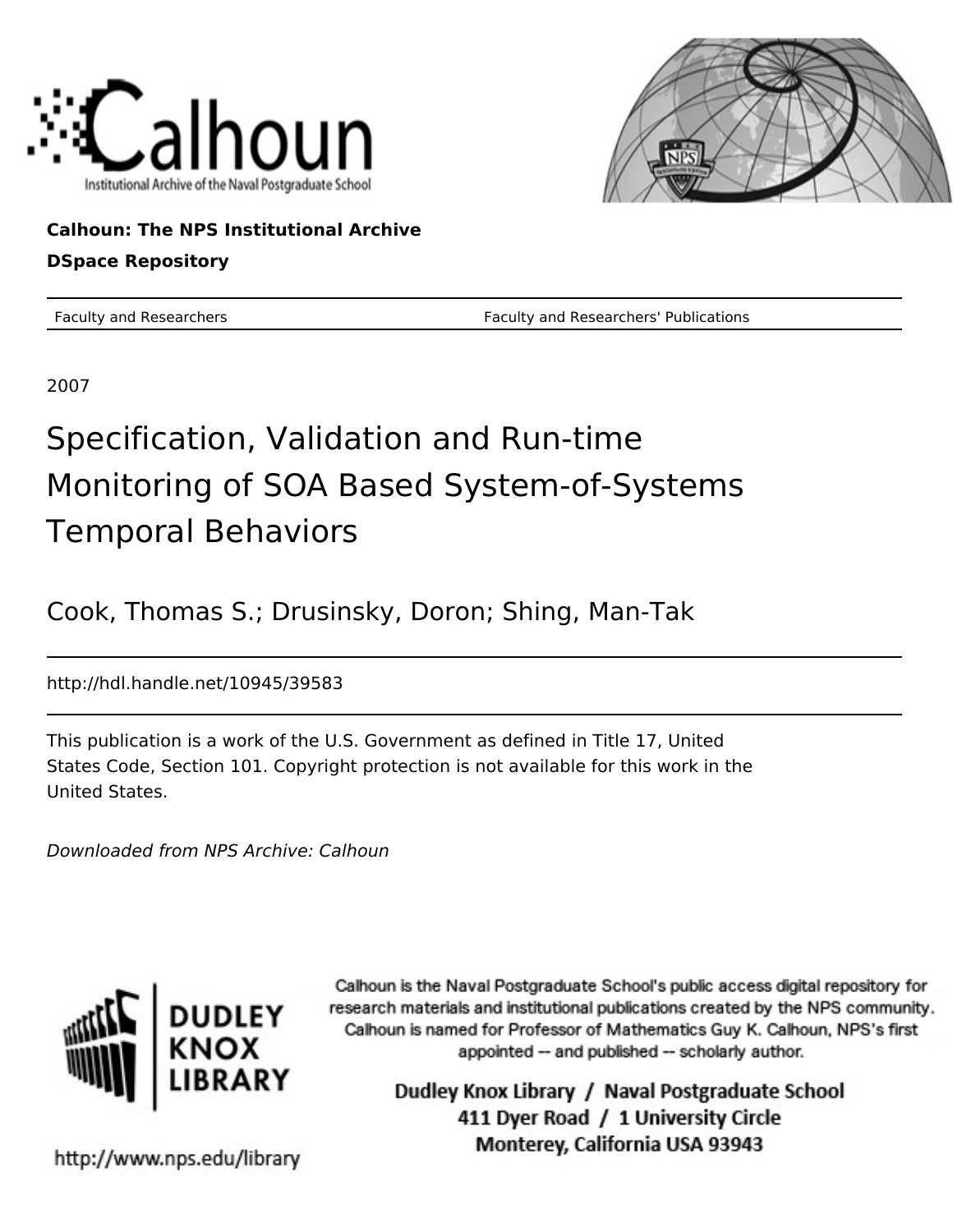# **Specification, Validation and Run-time Monitoring of SOA Based System-of-Systems Temporal Behaviors**

**Thomas S. Cook** 

Computer Science Department Naval Postgraduate School Monterey, CA, USA tscoo1@nps.edu

**Doron Drusinksy**  Computer Science Department Naval Postgraduate School Monterey, CA, USA and Time Rover, Inc. Cupertino, CA, USA ddrusins@nps.edu, www.time-rover.com

 $\overline{a}$ 

#### **Man-Tak Shing**

Computer Science Department Naval Postgraduate School Monterey, CA, USA shing@nps.edu

**Abstract** *- This paper is concerned with the correct specification and validation of temporal behaviors in a Service-Oriented Architecture based system-of-systems. It presents a new formalism, called Message Sequence Chart Assertions (MSC-Assertions), for the specification of global system behaviors, and describes a specification validation technique using scenario simulation based on the JUnit Test Framework. We also describe the armorplating of system-of-systems using runtime execution monitoring of MSC-Assertions.* 

**Keywords:** Message Sequence Chart (MSC) Assertions, JUnit testing, formal specification, run-time execution monitoring, validation, verification, service-oriented architecture, web services.

### **1 Introduction**

Large systems-of-systems (SoSes) are typically made up of a federation of existing systems and developing systems interacting with each other over a network to provide an enhanced capability greater than that of any of the individual systems within the system-of-systems. Serviceoriented architecture (SOA) and the supporting Web Services (WS) technology hold promise to create SoSes that are interoperable, composable, extensible, and dynamically reconfigurable.

A SOA, in the most generic sense, is an architecture that supports the discovery of, binding to, and execution of some resource (service) or composition of resources (services) on a network. Services are applications designed to be reusable, loosely coupled, composable, autonomous, stateless, discoverable, defined by a formal contract, and to conceal underlying logic. As the supporting technology evolves, so too does the concept of a SOA. Today, many large organizations, including the US Department of Defense, are thinking and acting in accordance with the SOA definition found in [10], where SOA is defined as "an architecture that promotes service-orientation through the use of Web Services".

The increasing use of SOA and WS for complex system-of-systems has raised concerns regarding the  $correctness$  and trustworthiness<sup>1</sup> of the SOA-based SoSes [2]. At the highest abstract level, the functionality of a SOA-based SoS can be viewed as a set of Web Services. A Web Service has two components: a contract defining its external behavior from the clients' point of view, and a business process describing its internal logic via the coordination and composition of other Web Services. The specification of these complex business processes is error prone due to concurrency in activities execution, possibility of communication delay and error, as well as faults in the remote service providers. Often, even if the specifications are correct for an ideal operating environment, they do not operate as well in a less than ideal situation, thus render the resultant SOA-based SoS untrustworthy.

Many researchers proposed to enhance the trustworthiness of the Web Services via formal specification and verification of their business processes [3, 4, 11-14, 16], using light-weight formal methods consisting of the following four steps:

Step 1. Specify the business process in some semi-formal languages (e.g. the Business Processing Execution Language (BPEL));

Step 2. Translate the specifications into formal models (e.g. Linear temporal logic, state machines, Petri nets, process algebras);

Step 3. Specify the desirable functional and non-functional properties of the business process as formal assertions;

Step 4. Verify the formal business process models against the properties using theorem proofing, model checking, or specification-based testing.

<sup>&</sup>lt;sup>1</sup> The term trustworthy software is synonymous with dependable software and hence can be expressed as a composite vector of the software's dependability attributes that include *availability*, *reliability*, *safety*, *security* (*confidentiality* and *integrity*), and *maintainability*.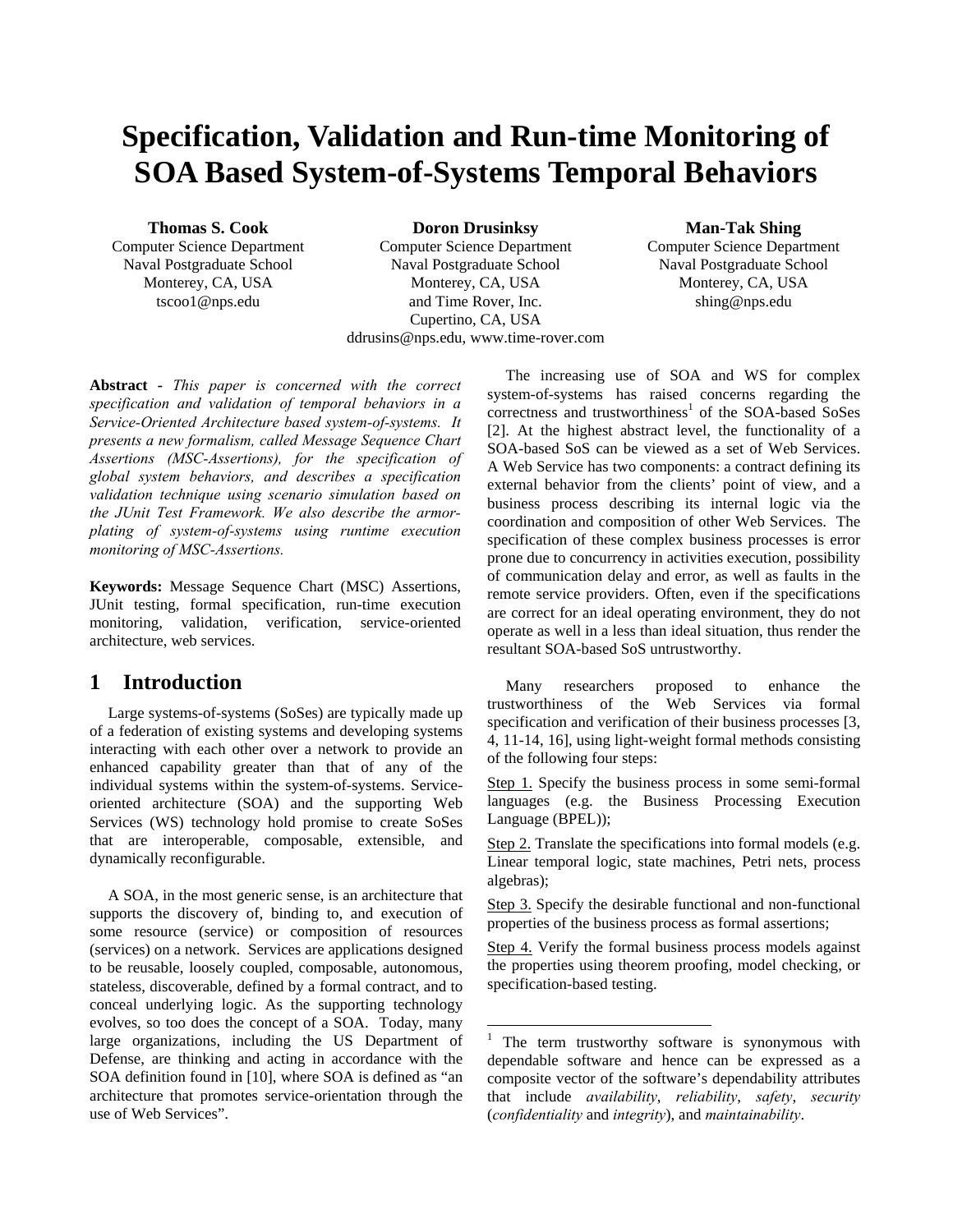However, for the aforementioned methods to effectively produce trustworthy SoSes, we must address the following concerns:

(1) We need to validate the accuracy and the correctness of the formal-assertion representation of the mission-essential and safety-critical properties of the SoSes. Otherwise, we risk wasting our efforts in verifying the Business Process Models against the wrong set of properties. To address this concern, we present a new formalism and an iterative process for engineers to create and validate system behavior assertions based on Use Case scenarios.

(2) Even if we can correctly capture and specify the system properties, and successfully verify the Business Process models against these properties, there is no guarantee that the SoS will behave as expected during run-time due to possible communication delays and service provider failures. To address this concern, we propose to combine run-time execution monitoring and assertion checking as a means to armor-plate the SOA-based SoSes.

The rest of the paper is organized as follows. Section 2 presents Message Sequence Chart Assertion for specifying distributed system behaviors. Section 3 describes the process for the development and validation of MSC Assertions. Section 4 illustrates armor-plating the SoSes using MSC Assertions and Run-Time Execution Monitoring. Section 5 presents a discussion on the approach and draws the conclusion.

#### **2 Message Sequence Chart Assertions**

MSC Assertions are a formal-language extension of UML MSC's superimposed with UML statecharts. They have the look and feel of UML MSC's and UML statecharts, yet they are formal and executable. For example, unlike UML MSC's, MSC-Assertions are capable of making a distinction between events that *can* occur and those that *must* occur. In addition, MSC Assertions are capable of specifying infinite sets of scenarios.

MSC Assertions are based on Statechart diagrams superimposed on MSC diagrams and augmented with Java (or C++) conditions and actions. For example, Figure 1 shows the MSC Assertion for a time-bound requirement of a travel agent service: "*R1: The travel agent must obtain bids from at least two airlines and two hotels and return a flight and a hotel matching the customer's request within 30 seconds from the time the customer issues his travel request*".



Figure 1. A MSC Assertion for the Travel Agent Service

The MSC-Assertion of Figure 1 looks, for the most part, like a UML MSC, but it enjoys the following unique features:

- 1. An MSC Assertion is written from the standpoint of an *observer*, and can be used for run-time monitoring of the target application. Consider for example the message *reqFlight(Flight f)* sent from the Travel Agent to Airline #1. While a UML-MSC might consider an interpretation where this event is *generated* by the Travel Agent, for an MSC Assertion, it is meant that the MSC Assertion should monitor-for, or listen-for, this event flowing from Travel Agent to Airline #1. Note that while the Travel Agent service may send out many requests for bids, the MSC Assertion only needs to observe two of such requests to satisfy the requirement R1.
- 2. An MSC Assertion *allows loops and transitions back up the vertical task bar*. In Figure 1 for example, the Travel Agent will return to the *Waiting* state if the condition *aBidCount*  $\geq$  2 && *hBidCount*  $\geq$  2 is false. This feature is in contrast to UML MSC's where a vertical task bar represents a *timeline* and where clearly a task cannot move back in time. An MSC Assertion however, considers a vertical task bar as a *progression of states*, like a state diagram drawn vertically. It therefore permits loops.
- 3. *States and actions.* As discussed above and as illustrated in Figure 1, an MSC Assertion task might contain both implicit and explicit states. The purpose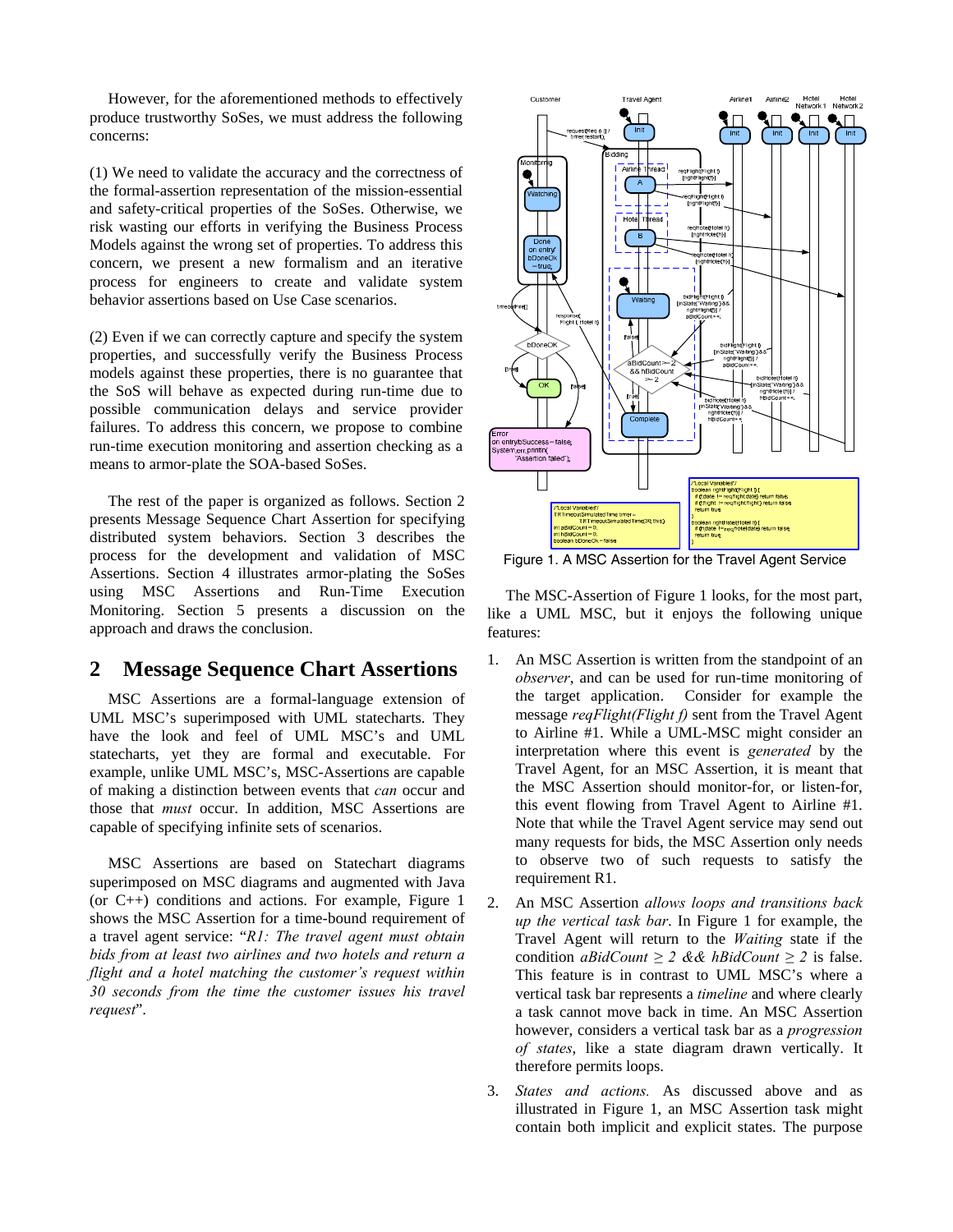of explicit states is to specify actions, which are code snippets (written in Java or C++, depending on the code generator chosen) to be performed, such as *aBidCount++* or *rightFlight(Flight h)*. For example, the Customer will remain in its implicit initial state until the event *request(Req r)* is observed leaving the *Customer.* The Customer then enters the *Monitoring* state. The Customer will remain in *Watching* state until either the event *response(Flight f, Hotel h)* is observed arriving at the *Done* state, or the timeout event is detected.

- **4.** *Java/C++ underlying language and code generation*. An MSC Assertion is a diagrammatic representation of a Java or C++ class that implements the requirement as a monitor. Hence, all variables and functions declared in the local-variables boxes of Figure 1 are actually properties of this generated class.
- **5.** *Parameterized events*. An MSC Assertion event can contain objects as actual parameters. In Figure 1, the transition annotated with the message *bidFlight(Flight f)*, from Airline #1 to the Travel Agent, is sent with some *Flight* object as an argument. Condition guards range over local properties and event arguments (e.g., *rightFlight(f)* ).
- **6.** *An MSC Assertion is an assertion*. It uses the same approach described in [6] for assertion statecharts where it announces a success or failure for every witnessed input scenario. It does so using the built-in *bSuccess* property. The boolean *bSuccess* is true by default. The developer assigns *bSuccess=false* as an action wherever s/he wants the assertion to fail. The JUnit test-case then inspects this property to decide whether a particular test-run failed or not.

Figure 1 realized requirement R1 as follows. First note that, in the style of the UML-MSC notation, the assertion contains six tasks, denoted by the six vertical task bars. Also, the assertion contains local variables, *timer, aBidCount, hBidCount* and *bDoneOK,* as well as two Boolean functions *rightFlight()* and *rightHotel()* for checking the correctness of the itinerary. The MSC Assertion monitoring starts as a *request(Req r)* event is observed from the Customer task to the Travel Agent task while the Customer task is in its implicit inital state. The 30 second timer is triggered and the Customer task enters its *Watching* state. The Customer will remain in *Watching* state until either the event *response(Flight f, Hotel h)* from the Travel Agent task (while the latter is in its *Complete* state) or the timeout event is detected. If the Customer receives the *response()* message before the timeout event, it will enter the *Done* state. *bDoneOK* will be set to true and the subsequent timeout event will cause the Customer task to enter the *OK* final state. If the Customer task does not receive the *response()* message before the timeout event, *bDoneOK* will remain false and the timeout event will cause the Customer task to enter the *Error* final state; *bSuccess* will be set to false indicating the violation of the requirement.

The Travel Agent task will remain in its *Init* state until it receives the event *request(Req r)*, then it will transition to the *Bidding* state. The *Bidding* state consists of three concurrent threads, in the style of the UML statechart threads [6]. The Travel Agent task will remain in the *Waiting* state until it has received at least two airline bids and two hotel bids. It will then transition to the *Complete* state where the MSC Assertion is ready to observe the event *response(Flight f, Hotel h)* from the Travel Agent task to the Customer task. Clearly, the Travel Agent task must ensure that the bids received indeed satisfy the customer's request. This constraint is manifested as a condition guard *righFlight(f)* or *rightHotel(h)* on the message transition (in other words, MSC Assertion message transitions have the same *event[guard]/action* look and feel as UML-statechart transitions).

Since we are not interested in the detailed temporal behavior of the Airline tasks and Hotel Network tasks in the requirement R1, we treat these tasks as black boxes. The MSC Assertion only wants to observe the fact that each of these tasks returns a bid to the Travel Agent task only after they have received a request for bid from the Travel Agent task as follows. Each of these four tasks remains in its *Init* state until it receives the request for bid message from the Travel Agent task. It then enters its implicit working state. It will transition from its working state to its implicit terminal state when the MSC Assertion observes that the task returns a bid to the Travel Agent task.

# **3 Validation of Message Sequence Chart Assertions**

It is important to validate the correctness of the assertions early in the software development process. Unfortunately, users often discover, late in the development process, that their assertions are incorrect and do not work as intended. Possible reasons for incorrect assertions are listed in Table 1 below.

| Table 1. Possible reasons for assertion failure |  |  |
|-------------------------------------------------|--|--|
|-------------------------------------------------|--|--|

| Case | Reason                                                                                                                                                                                                                           |
|------|----------------------------------------------------------------------------------------------------------------------------------------------------------------------------------------------------------------------------------|
| 1.   | Incorrect translation of the natural language<br>specification to a formal specification.                                                                                                                                        |
| 2.   | Incorrect translation of the requirement, as<br>understood by the modeler, to natural<br>language.                                                                                                                               |
| 3.   | Incorrect cognitive understanding of the<br>requirement. This situation typically occurs<br>when the requirement was driven from the<br>use case's main success scenario, with<br>insufficient investigation of other scenarios. |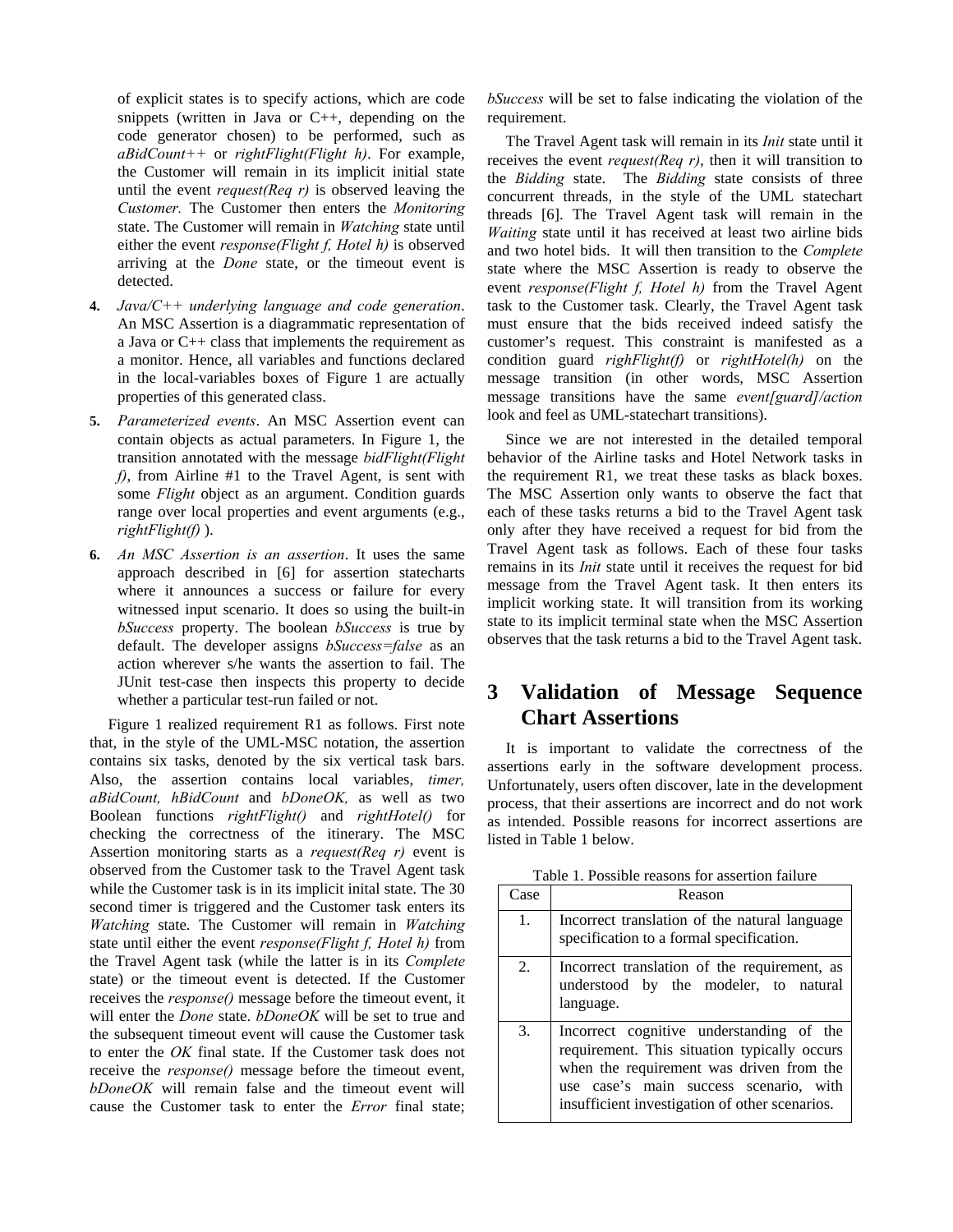In [8], we propose the following iterative process for assertion development (Figure 2).



Figure 2. Iterative process for assertion development

Our methodology, as presented in [6-8], is that formal requirements ought to be simulated to assure that the cognitive understanding of the requirement matches the formal specification. To that end, we developed a run-time monitor for MSC Assertions that is fully integrated with the popular JUnit testing framework [1], and created a set of scenarios, using the JUnit testing framework. The scenarios test the MSC Assertion to assure that it announces a success if-and-only if the travel agent returns an acceptable itinerary to the Customer after requesting and obtaining at least two airline bids and at least two hotel bids matching the Customer's request in the prescribed time limit. For example, the following hand-code test case describes a scenario in which the Travel Agent successfully completes its service 25 seconds after receiving the request from the Customer.

```
import junit.framework.*; 
public class TestMSC_Assertion extends TestCase { 
  private MSC_Assertion mSC_Assertion = null; 
  protected void setUp() throws Exception { 
    super.setUp(); 
    mSC_Assertion = new MSC_Assertion(); 
  } 
  protected void tearDown() throws Exception { 
    mSC_Assertion = null; 
    super.tearDown(); 
  } 
  // Test Scenario 1 
  public void testExecTReventDispatcher() { 
   Flight f = new Flight(3, 1);Hotel h = new Hotel(3);Req req = new \text{Req}(f, h);
    // send request from Customer to Travel Agent 
    mSC_Assertion.request(req, 
             new Integer(MSC_Assertion.CUST), 
             new Integer(MSC_Assertion.TA)); 
    // send request for Airline bids
```

```
 mSC_Assertion.reqFlight(f, 
             new Integer(MSC_Assertion.TA), 
             new Integer(MSC_Assertion.AL1)); 
    mSC_Assertion.reqFlight(f, 
             new Integer(MSC_Assertion.TA), 
             new Integer(MSC_Assertion.AL2)); 
    // send request for Hotel bids 
    mSC_Assertion.reqHotel(h, 
             new Integer(MSC_Assertion.TA), 
             new Integer(MSC_Assertion.H1)); 
    // receive bid from Airline 1 
    mSC_Assertion.bidFlight(f, 
             new Integer(MSC_Assertion.AL1), 
             new Integer(MSC_Assertion.TA)); 
    // send request for second Hotel bid 
    mSC_Assertion.reqHotel(h, 
             new Integer(MSC_Assertion.TA), 
             new Integer(MSC_Assertion.H2)); 
    // advance clock by 25 seconds 
    mSC_Assertion.incrTime(25); 
    // receive bids from Hotel 2 
    mSC_Assertion.bidHotel(h, 
             new Integer(MSC_Assertion.H2), 
             new Integer(MSC_Assertion.TA)); 
    // receive bid from Airline 2 
    mSC_Assertion.bidFlight(f, 
             new Integer(MSC_Assertion.AL2), 
             new Integer(MSC_Assertion.TA)); 
    // receive bids from Hotel 1 
    mSC_Assertion.bidHotel(h, 
             new Integer(MSC_Assertion.H1), 
             new Integer(MSC_Assertion.TA)); 
    // send response to Customer 
    mSC_Assertion.response(f, h, 
             new Integer(MSC_Assertion.TA), 
             new Integer(MSC_Assertion.CUST)); 
    // advanced clock by 10 seconds 
    mSC_Assertion.incrTime(10); 
     assertTrue(mSC_Assertion.isSuccess()); 
 } 
}
```
To test the correctness of the assertion, we created two more scenarios by replacing the body of the *testExecTReventDispatcher()* method with the following code.

```
 // Test Scenario 2 
  public void testExecTReventDispatcher() { 
  Flight f = new Flight(3, 1);Hotel h = new Hotel(3);Req req = new Req(f, h);
   mSC_Assertion.request(req, 
 new Integer(MSC_Assertion.CUST), 
 new Integer(MSC_Assertion.TA)); 
   mSC_Assertion.reqFlight(f, 
            new Integer(MSC_Assertion.TA), 
            new Integer(MSC_Assertion.AL1)); 
   mSC_Assertion.incrTime(35); 
   mSC_Assertion.reqHotel(h, 
            new Integer(MSC_Assertion.TA), 
            new Integer(MSC_Assertion.H2)); 
   // too late 
   assertFalse(mSC_Assertion.isSuccess()); 
  }
```

```
 // Test Scenario 3 
 public void testExecTReventDispatcher() { 
 Flight f = new Flight(3, 1);Hotel h = new Hotel(3);
 Req req = new Req(f, h);
  mSC_Assertion.request(req, 
           new Integer(MSC_Assertion.CUST), 
           new Integer(MSC_Assertion.TA)); 
  // send request for Airline bids
```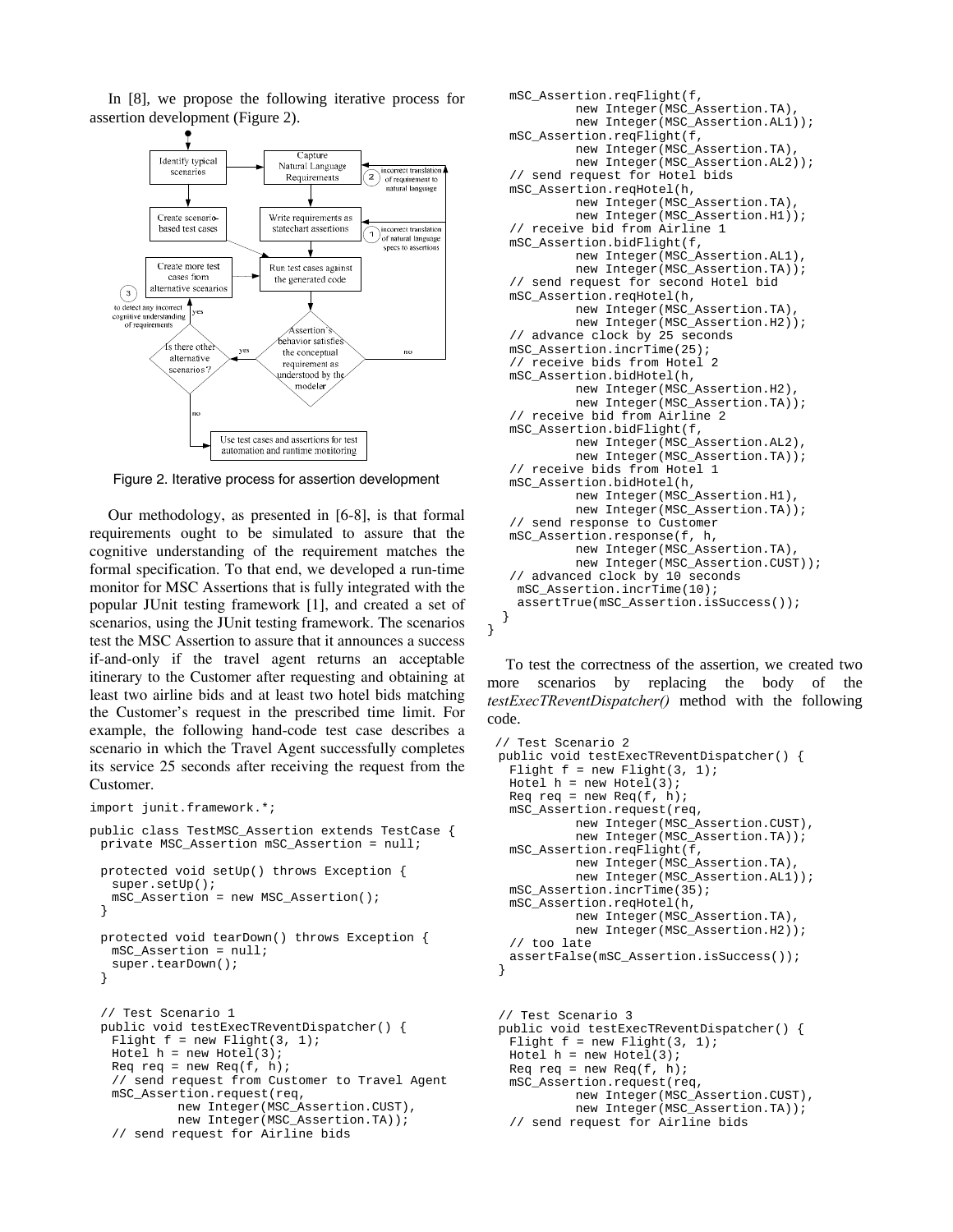```
 mSC_Assertion.reqFlight(f, 
           new Integer(MSC_Assertion.TA), 
           new Integer(MSC_Assertion.AL1)); 
  mSC_Assertion.reqFlight(f, 
           new Integer(MSC_Assertion.TA), 
           new Integer(MSC_Assertion.AL2)); 
  // send request for Hotel bids 
  mSC_Assertion.reqHotel(h, 
           new Integer(MSC_Assertion.TA), 
           new Integer(MSC_Assertion.H1)); 
  mSC_Assertion.reqHotel(h, 
           new Integer(MSC_Assertion.TA), 
           new Integer(MSC_Assertion.H2)); 
  // receive bid from Airline 2 
  mSC_Assertion.bidFlight(f, 
           new Integer(MSC_Assertion.AL2), 
           new Integer(MSC_Assertion.TA)); 
  // receive bid from Hotels 
  mSC_Assertion.bidHotel(h, 
           new Integer(MSC_Assertion.H1), 
           new Integer(MSC_Assertion.TA)); 
  mSC_Assertion.bidHotel(h, 
           new Integer(MSC_Assertion.H2), 
           new Integer(MSC_Assertion.TA)); 
  // assert that the Travel Agent task in not 
  // in the Complete state 
  assertFalse(mSC_Assertion.inState("Complete")); 
  // the MSC Assertion will ignore the 
  // following event since it is not sent while 
  // the Travel Agent task is in its Complete 
  // state 
  mSC_Assertion.response(f, h, 
           new Integer(MSC_Assertion.TA), 
          new Integer(MSC_Assertion.CUST));
  // advanced clock by 35 seconds 
  mSC_Assertion.incrTime(35); 
  assertFalse(mSC_Assertion.isSuccess()); 
 }
```
Scenario 2 represents the case where the Travel Agent missed its deadline when it returned the *response()* back to the Customer. Scenario 3 represents an interesting case where the Travel Agent tried to return a *response()* back to the Customer without getting at least two Airline bids. Note that the MSC Assertion detects the error and ignores the observed *response()* event because it was not sent while the Travel Agent task was in its *Complete* state. The entry action in the *Error* flowchart box in Figure 1 sets the variable *bSuccess* to false, which in turn causes *mSC\_Assertion.isSuccess()* to return false and *assertFalse()* to true.

# **4 Run-Time Execution Monitoring of Message Sequence Chart Assertions**

Runtime Execution Monitoring (REM) is a class of methods for tracking the temporal behavior of an underlying application. REM methods range from simple print statement logging methods to run-time tracking of complete formal requirements for verification purposes. NASA used REM to verify the flight code for its Deep Impact project [9]. A recent paper by the authors describes run-time verification of the CARA infusion pump using

UML-statechart models combined with statechart assertions for formal requirement specification [8].

Due to the possibility of communication delay and error, as well as faults in the remote service providers, verification alone can never give us the kind of assurance one expects to have for trustworthy SOA-based SoSes. We need to increase the robustness of these systems by *armorplating* them against unexpected behaviors. In [5], Drusinsky proposed one form of armor-plating that fortifies the software's exception-handling ability via runtime monitoring of temporal assertions, where formal specifications are translated by a code generator into C, C++, or Java statements to be deployed for catching exceptions in the final product during runtime. Here, we can armor-plate the SoSes by embedding the code generated from the MSC Assertions in the Web Services target code to detect run-time assertion failure. In addition, we can add calls to exception-handlers in the *Error* flowchart box of the MSC Assertion to enable run-time recovery whenever the MSC Assertion fails during execution of the Web Services.

#### **5 Discussion and Conclusion**

In this paper, we presented a scenario-based, iterative process and UML-MSC like assertions to help ensure the correctness of formal requirements per the modeler's expectations early in the development process. It is easier for system designers to create and understand MSC Assertions than text-based temporal assertions of the kind found in the literature, such as Linear-time Temporal Logic (LTL) [15] because MSC Assertions are similar to the intuitive and familiar UML MSC's.

Various formal verification techniques suggested in the literature [3, 12-14] approach the correctness of Web Services temporal behaviors by expressing these temporal properties as LTL statements and subsequent model checking. Most model checkers, like SPIN, do not support specifications with real-life constraints such as real-time and time-series. Moreover, LTL has a rather weak expressive power (LTL is sub-regular). In contrast, MSC Assertions use Java/C++ as an underlying language and therefore enjoy Turing-equivalent descriptive power

# **Acknowledgement**

The research reported in this article was funded in part by a grant from the U.S. Missile Defense Agency. The views and conclusions contained herein are those of the authors and should not be interpreted as necessarily representing the official policies or endorsements, either expressed or implied, of the U.S. Government. The U.S. Government is authorized to reproduce and distribute reprints for Government purposes notwithstanding any copyright annotations thereon.